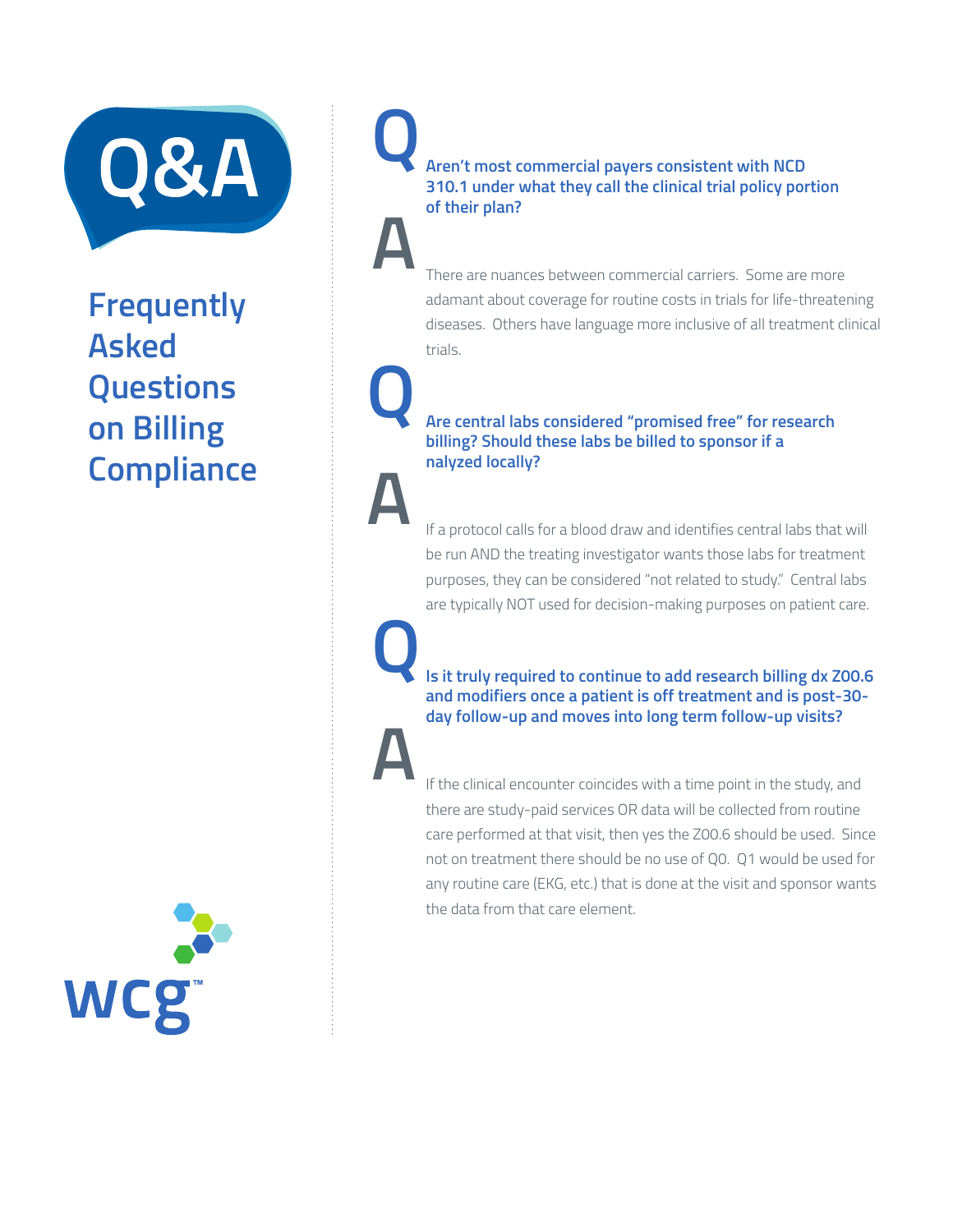**If NCD310.1 pays for the treatment of AEs...how does subject injury play into this when the sponsor offers to pay for that? Isn't it easier to be considered routine and bill insurance? How do you begin to parse out those fees when they occur?**

NCD 310.1 allows for the services related to diagnosis, treatment, and monitoring of research-related complications to be billed to Medicare. It is the PI's responsibility to determine whether an AE is related to investigational product, due to the underlying disease, or unrelated altogether. Research-related injury is another matter entirely!

 **Will NCD 310.1 "provision of the investigational product" support billing insurance for the study drug implant, and explant procedures, as well as support billing the "facility fee" for the extended hospitalization days?** 

NCD 310.1 does allow services related to administration of the study drug to be billed to Medicare. So, if those are infusion charges, or perhaps the study drug is administered via an "implanted" pump...then yes. A pump explant becomes trickier, as it would need to follow the coverage approvals for the pump itself, but would technically fall under 310.1 as well.

 **Can you explain how to determine if an item is related to a research protocol when it is a standard of care item and it is not listed in the protocol? Specifically, in relationship to pediatric oncology treatment plans. Example: port removal or other labs when a patient has an adverse event.**

If your Principal Investigator determines the AE was caused by research, then NCD 310.1 inclusion of covering services related to diagnosis, treatment, and monitoring of complications would cover charges to treat an AE.

 **If Epic batches procedures (sometimes with different DOS) and only a few are study-related, is that considered split billing? For example, the physical exam is for the study, but the patient also gets a vaccine that is not for the study. Would the vaccine would be routine/standard of care rather than research?**



**Q**

**A**

**Q**

**A**

**Q**

**A**

**Q**

**www.wcgclinical.com**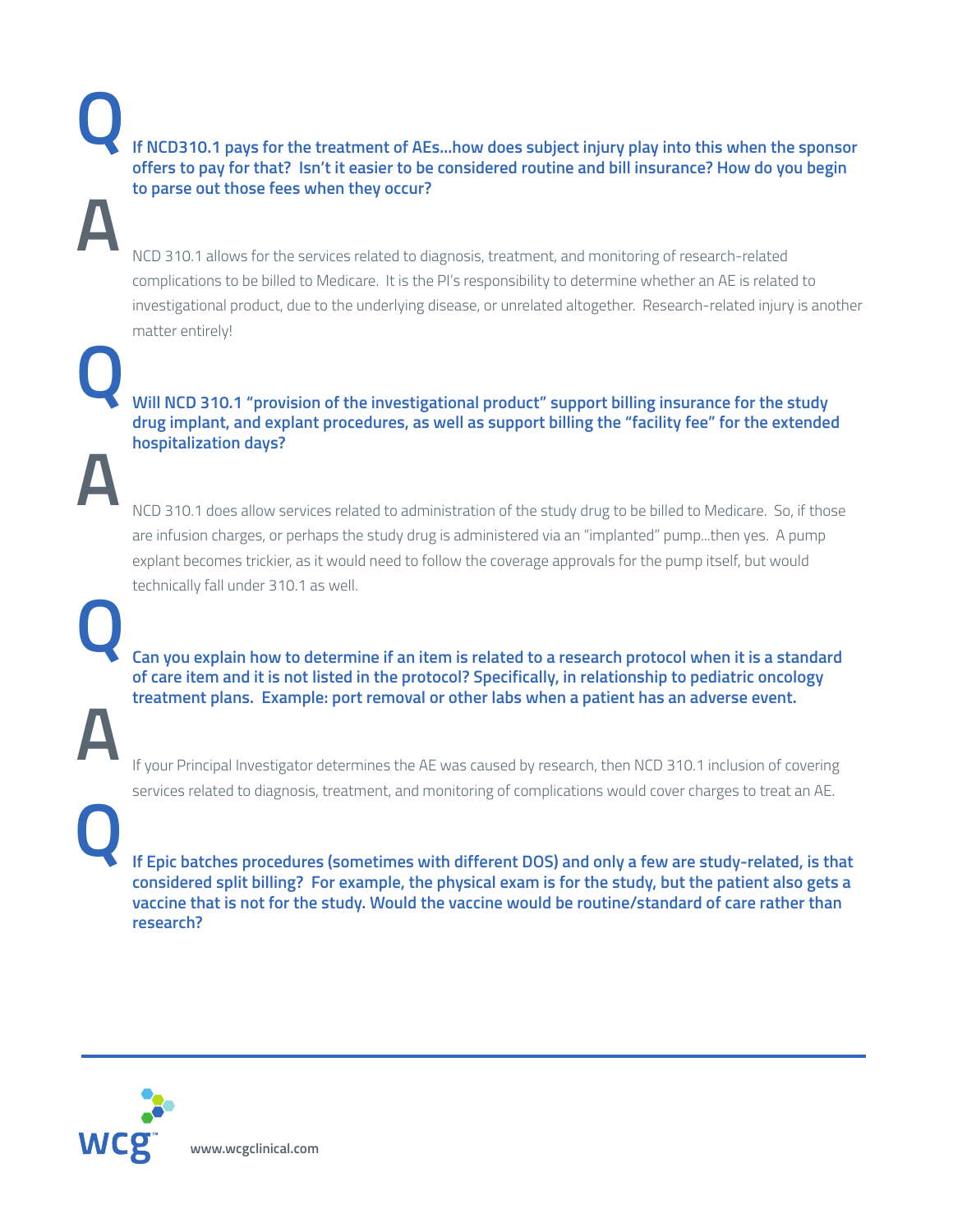**A**

**Q**

**A**

**Q**

**A**

The clinical date of service for protocol required elements may be performed on different days of service. For instance, an office visit with the MD today, but patient had the study-required CT scan a week previous, so the results were available for the office visit. Both might be included in the same protocol visit based on sponsor's time and event grid. It is also common for a batch of labs to be run for patient care purposes that includes several required by the study, and others not mentioned in the protocol. Those not mentioned but desired by the physician would be "Not Study Related" even if ordered and run at same time.

## **Can you please discuss inpatient billing? Specifically, when Medicare is making a fixed payment for the DRG rather than reimbursing by individual CPT codes?**

Medicare allows reimbursements for inpatient care based on DRG reimbursement. Services done only for research purposes and not routine care should not be billed to Medicare. Pulling individual charge codes off an IP encounter and charging them to the research study (if sponsor paid) will not affect your DRG reimbursement.

 **We have sponsors who are not seeking Medicare approval for a device study because it is first in humans and data is not available until a certain number of subjects are enrolled. How are other institutions handling that?**

FDA approval will not be sought until there is enough (compelling) evidence for FDA to decide. Medicare will make an approval on coverage-whether the drug/device will be reimbursed-only AFTER approval by FDA. If the device study is being conducted under an IDE then routine costs can be billed to Medicare.

 **What internal research billing compliance audits are recommended? My team currently performs quality reviews on research studies (reviewing past research billing activities) but are open to performing other audits.**

**A**

**Q**

Sounds like you are on the right path! We typically recommend random audits on any visits occurring within a time period, and for those to be routinely repeated. An example would be to audit 30 research patient encounters each quarter-randomly selected from all possible-and repeat each quarter. Plus, be on the lookout for studies to do prospective "for cause" audits based on high enrollments, coordinator changes during study, and/or multiple protocol amendments triggering budget amendments or coverage analysis versions.



**www.wcgclinical.com**